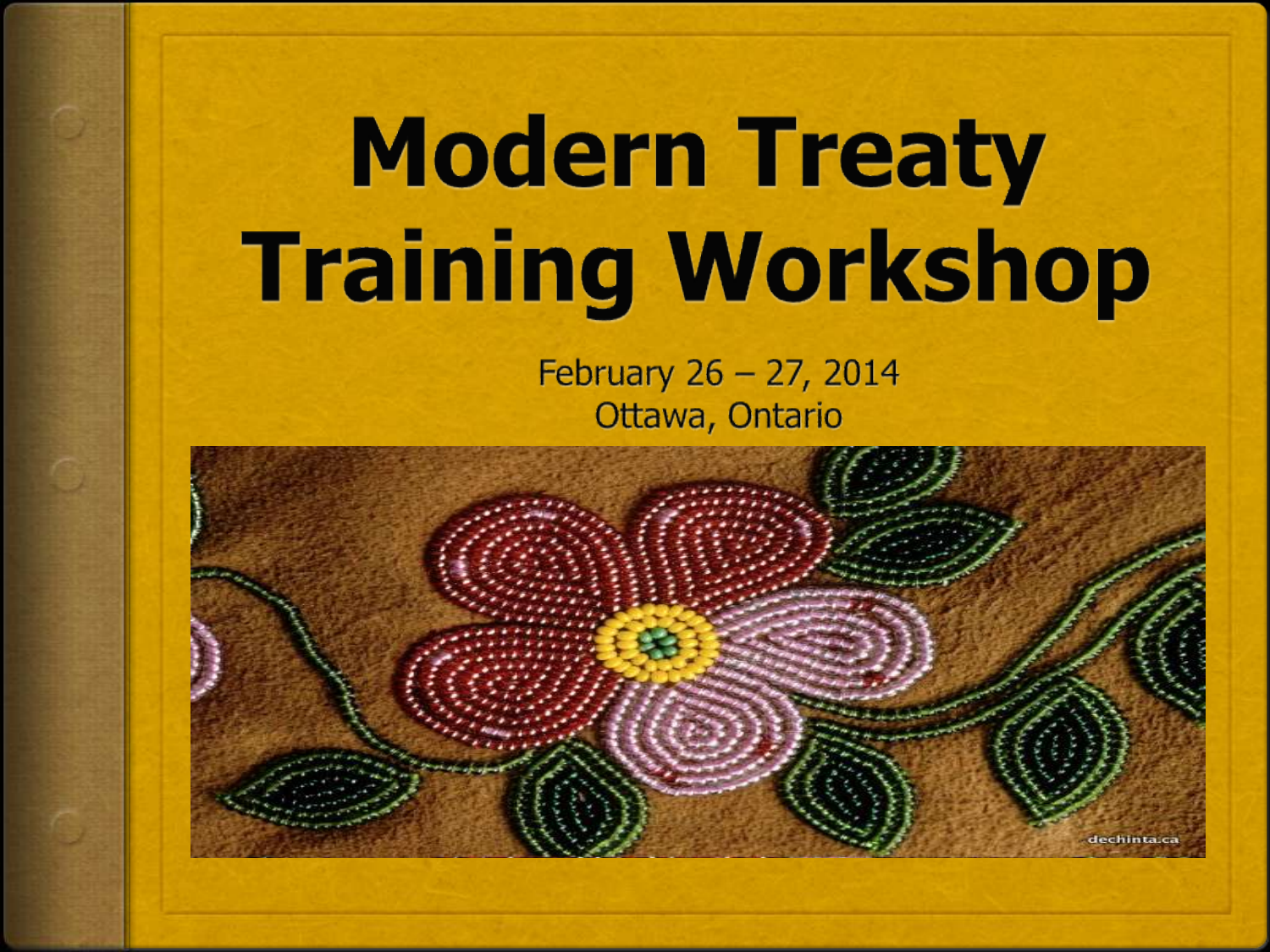# Introduction

Grand Chief Massie from Council of Yukon First Nations representing 9 Self Governing Yukon First Nations (SGYFN)

 Indian name is Monglutt from Ta'an Kwäch'än **Council** 

Overview of Yukon Land Claims agreements:

- Context for how they were envisioned and formed;
- Explain what an early Yukon First Nations negotiator hoped to achieve; and
- Explain some of the implementation challenges we face today.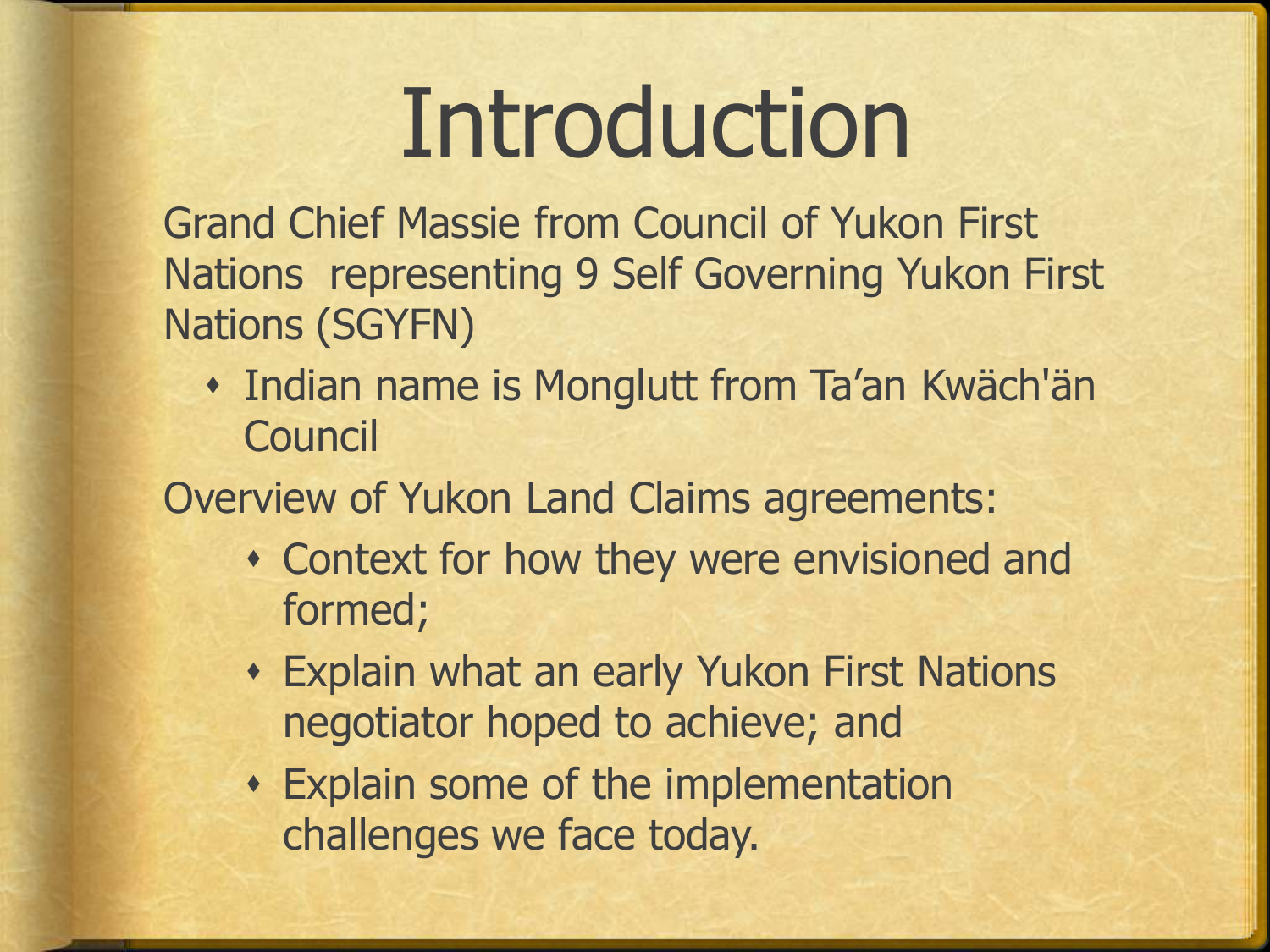

#### The beginnings of Yukon Land Claims: Chief Jim Boss

The first attempt to initiate land claims began when Hereditary Chief Jim Boss wrote a letter in 1902 to Ottawa stating: "tell the King very hard, we want something for our Indians because they take our land." Thousands of gold miners were traveling to the Dawson City gold fields through the Yukon River corridor.

Ottawa sent a reply to Chief Jim Boss stating "the Northwest Mounted Police would not let his people starve."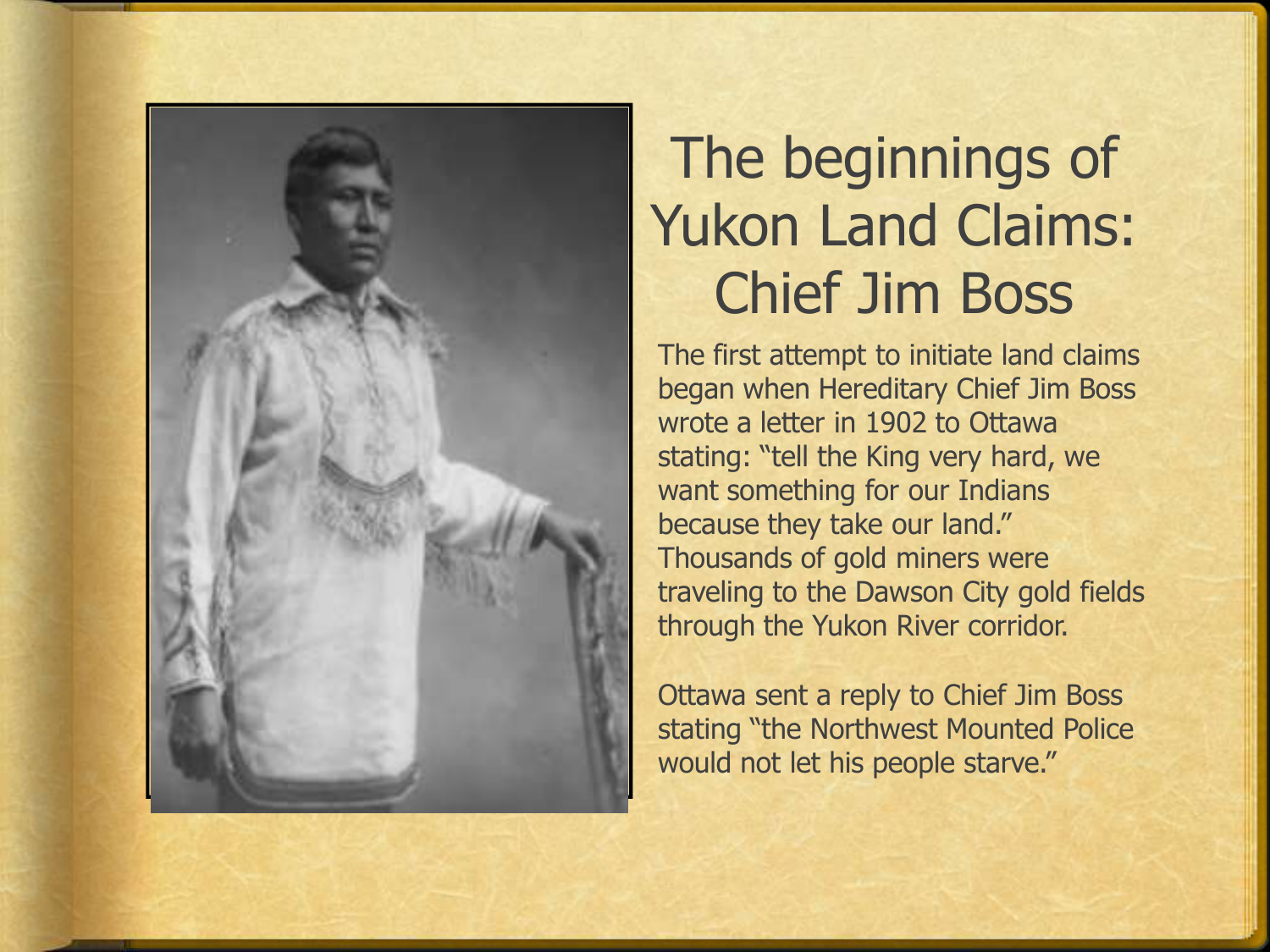#### Elijah Smith, President of the Yukon Native Brotherhood

Presented "Together Today for our Children Tomorrow" to Prime Minister Trudeau following the *Calder* decision in 1973.

"The only way we feel we can have a future is to settle our land claim … that will return to us our lost pride, self-respect and economic independence. We are not here for a handout. We are here with a plan." Excerpt from Elijah Smith's speech to Prime Minister Pierre Elliott Trudeau.

On Valentines Day 1973, Prime Minister agreed to negotiate a land claim with Yukon First Nations.

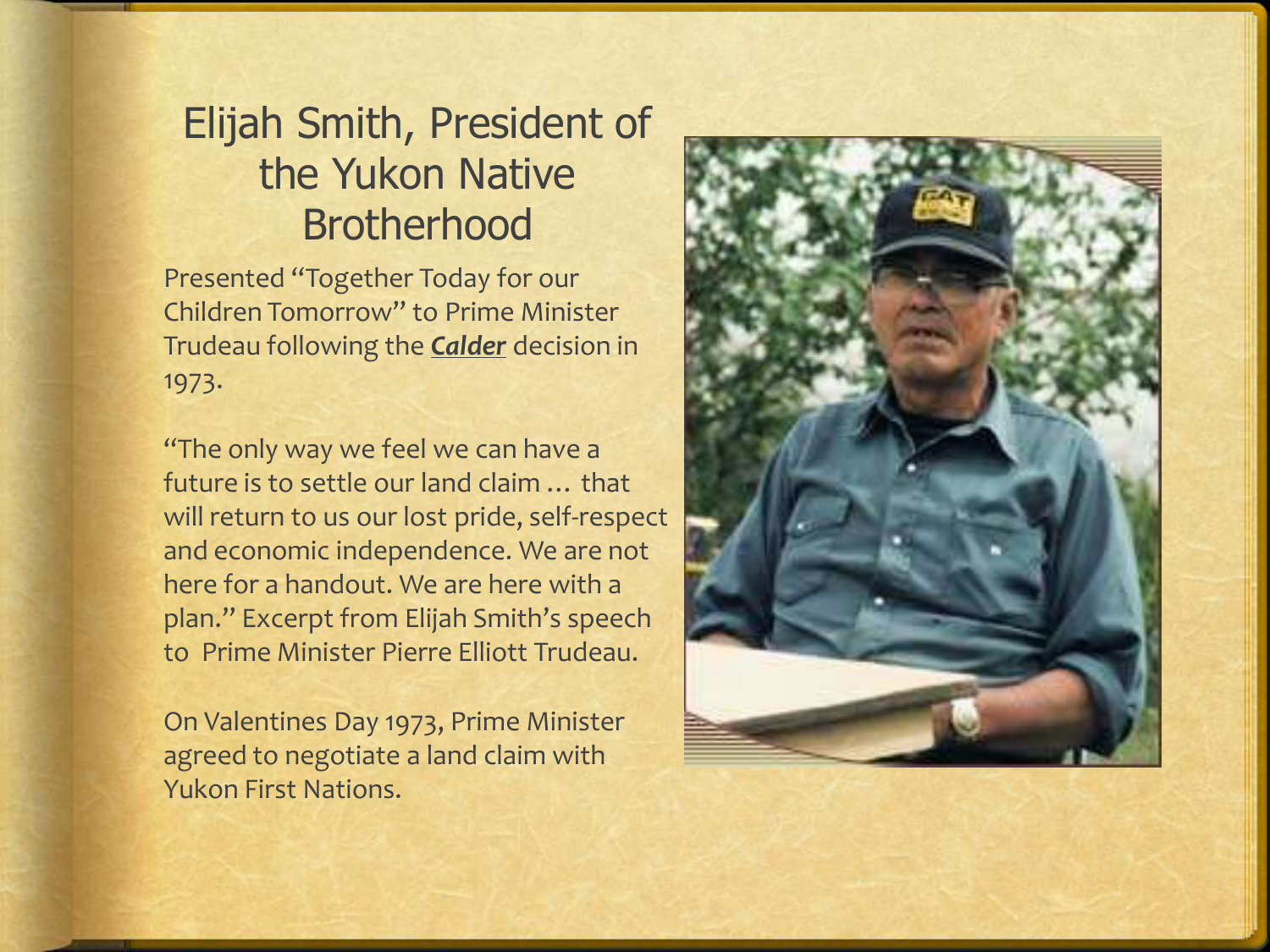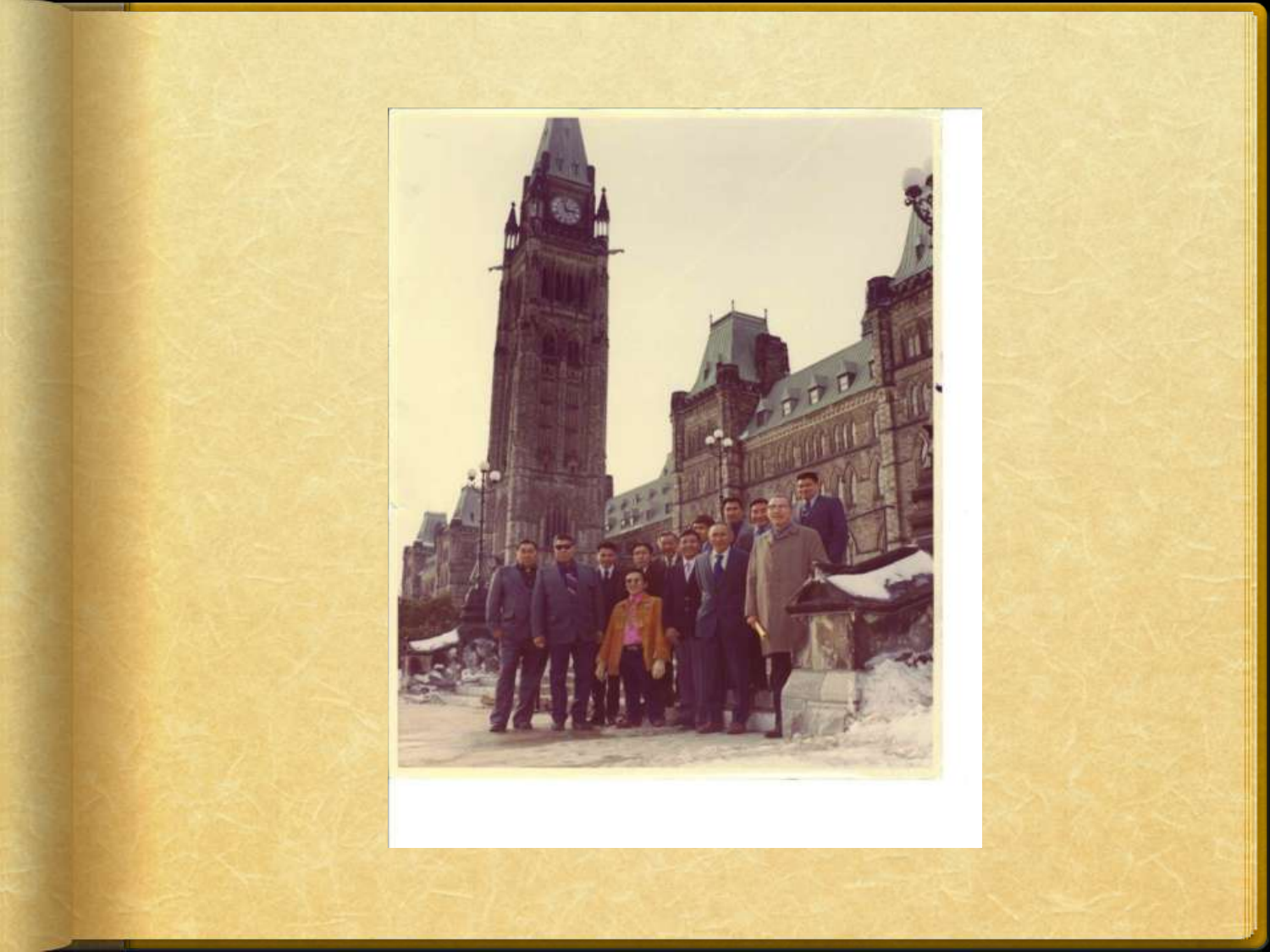#### $1973 - 1993$ : **Land Claims Negotiations**

- .Council of Yukon First Nations signed the Umbrella Final Agreement (UFA) with Governments of Canada and Yukon in 1993.
- . The UFA sets the foundation for the SGYFN Final and Self **Government Agreements:**
- . Provides 8.5% of the land mass or 41,595 square kilometres of the **Yukon for SGYFNs**
- .25,899 square kilometres is Category A Settlement Lands in which SGYFNs have full surface and subsurface rights
- .YFNs receive \$242.6 million (1989 dollars, divided by 14 YFNs as per chapter 19, schedule A) over 15 years as financial

compensation (minus negotiation costs which had been borrowed from the government, see schedule C.

- .Sets up Yukon wide management structures for heritage, wildlife, lands and resources
- •Commits to negotiate land claims agreements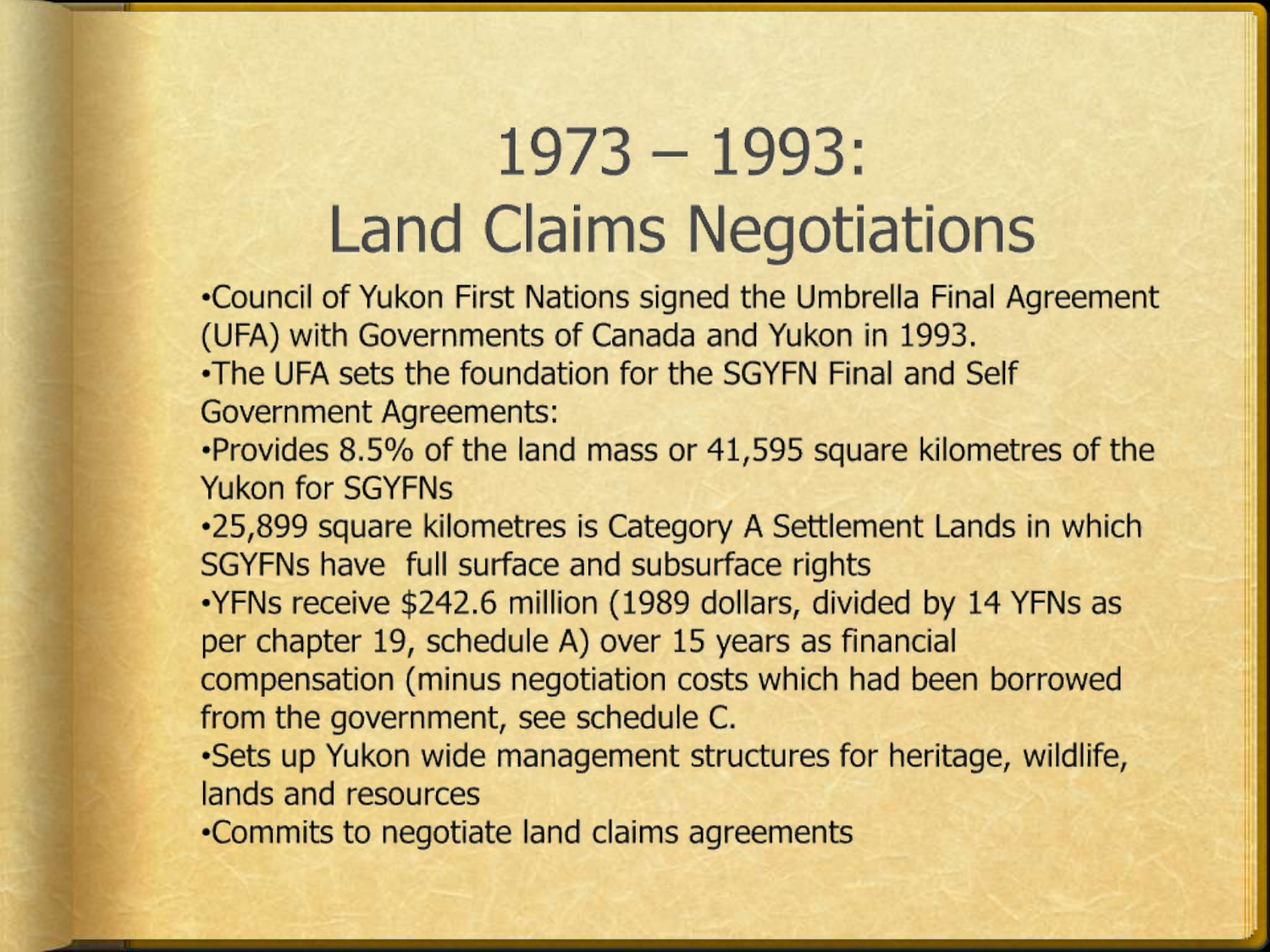#### 1993 – 2006: 11 SGYFNs sign their Land Claim **Agreements**

In 1995, Champagne & Aishihik First Nations, Nacho Nyak Dun First Nations, Teslin Tlingit Council and Vuntut Gwitchin First Nations sign their Final and Self Government Agreements.

Since 1995, Carcross Tagish First Nation, Kluane First Nation, Kwanlin Dun First Nation, Little Salmon Carmacks First Nation, Selkirk First Nation, Ta'an Kwach'an Council, Tr'ondek Hwechin have signed.

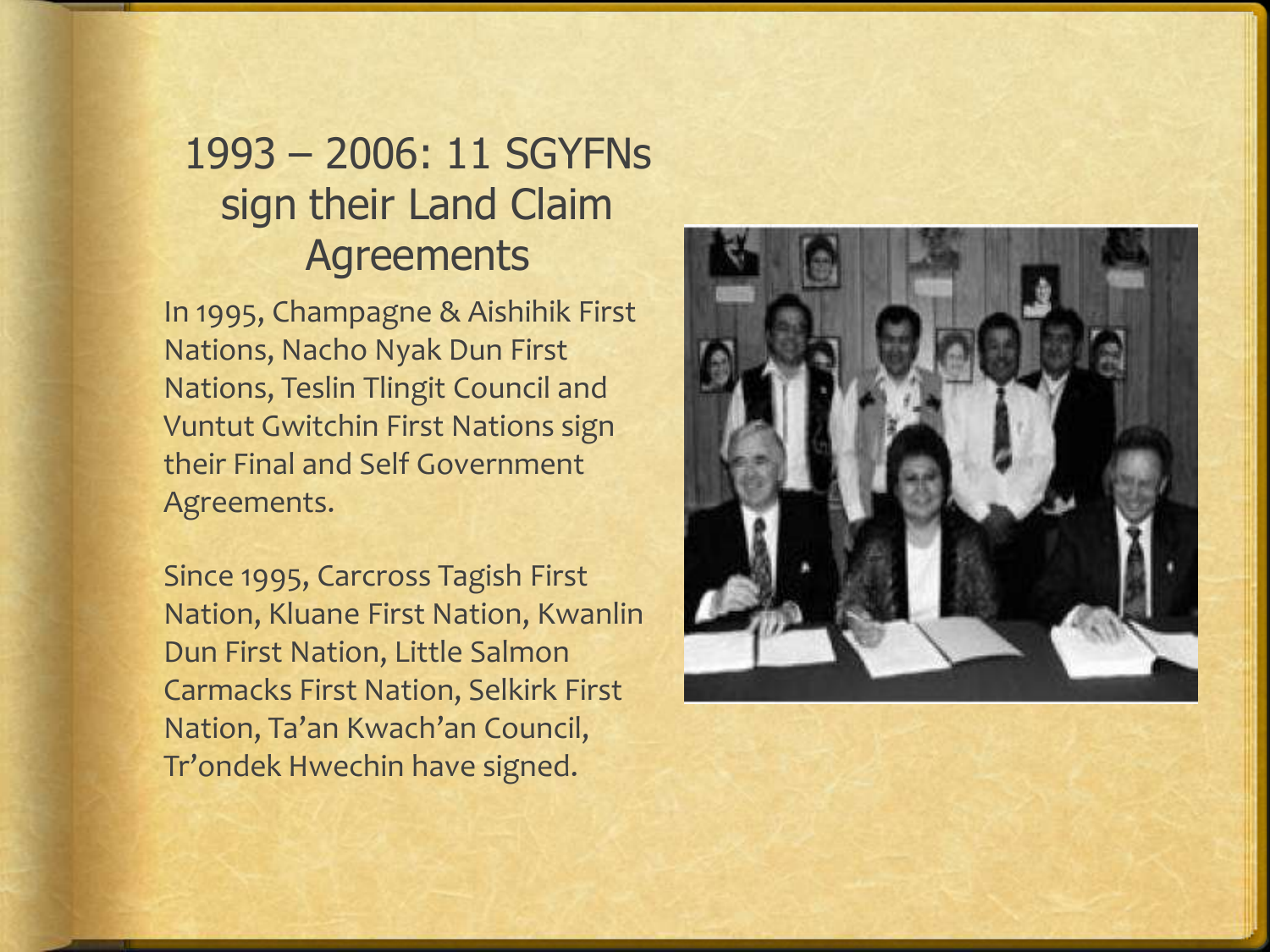

#### Final Agreements

•Contains all 28 chapters of the UFA + specific provisions that cover matters such as lands and resources, land use planning, special management areas, harvesting, health and social, economic development and financial compensation.

- •Exchange of undefined Aboriginal rights for defined treaty rights;
- •SGYFNs are to be consulted and accommodated on all matters including development within their traditional territory;
- •Provides for the co-management of Yukon resources;
- •Constitutionally recognized and protected by section 35 of the Constitution Act, 1982; and
- •Accompanied by an implementation plan that identifies activities, time frames, resources and responsibilities for implementation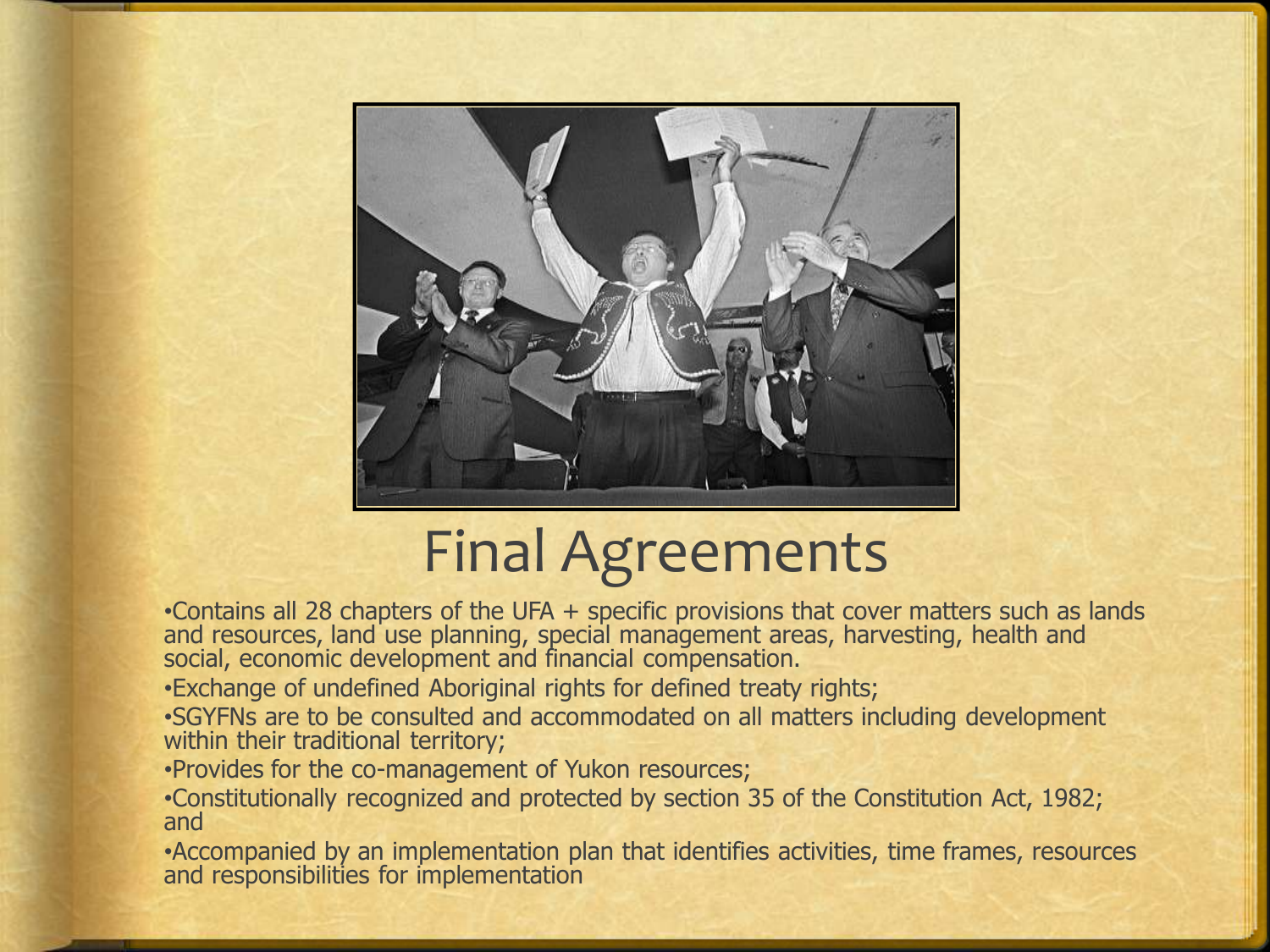### Self Government Agreements

Replaces the Indian Act with First Nations governments

Requires SGYFNs to develop constitutions that provide them with jurisdiction, powers and responsibilities to:

- Enter into contracts;
- Acquire, hold and sell properties;
- **Invest, borrow and spend monies;**
- Form corporations and other bodies; and
- Sue or be sued.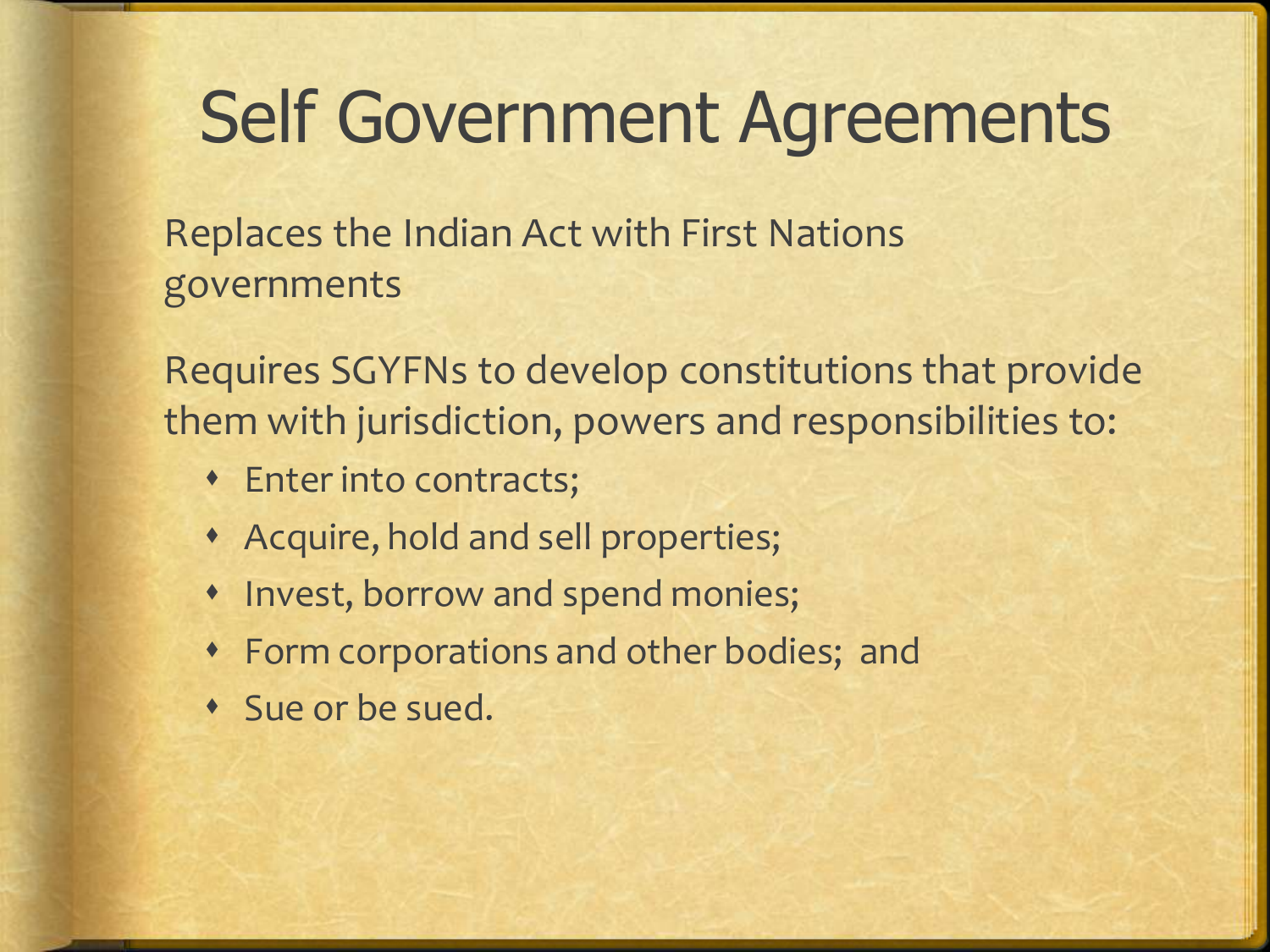### Self Government Agreements

Establishes a framework or relationships with other orders of governments

Creates orders of government with provincial type powers whose legislation and jurisdiction is paramount over territorial jurisdiction

Establish laws on Settlement Lands

Establishes 5 year fiscal transfer agreements

Outlines a process for the transfer of certain programs and services from other levels of governments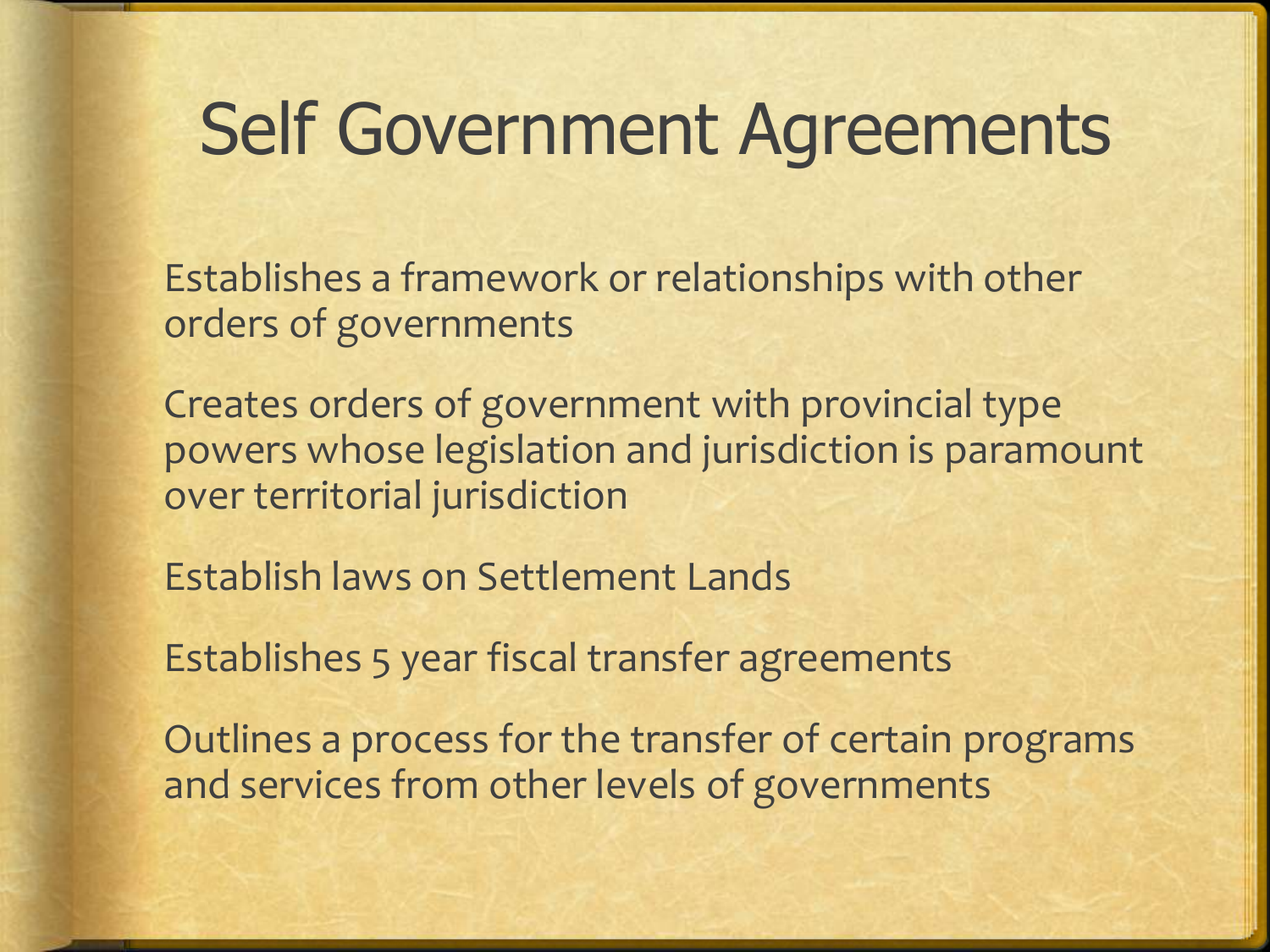## Looking to the future while respecting the past

Today, SGYFNs continue to honour past traditions while adapting to the challenges and opportunities.

Various ways, SGYFNs incorporate culture and languages into governance and political structures:

- Carcross Tagish First Nation child welfare legislation based on the Tlingit world views;
- Teslin Tlingit Council uses their Tlingit Charter to frame their administration of justice agreement and laws;
- Selkirk First Nation created posters for fish camp and the handling of fish based on a adooli. The posters were used to assist their Citizens in understanding their past traditions;
- SGYFNs have preserved recordings of their stories, songs, dance and language for future use.

Chief James Allen, Champagne & Aishihik First Nations says "how do we keep one hand on the computer and one foot on the land?"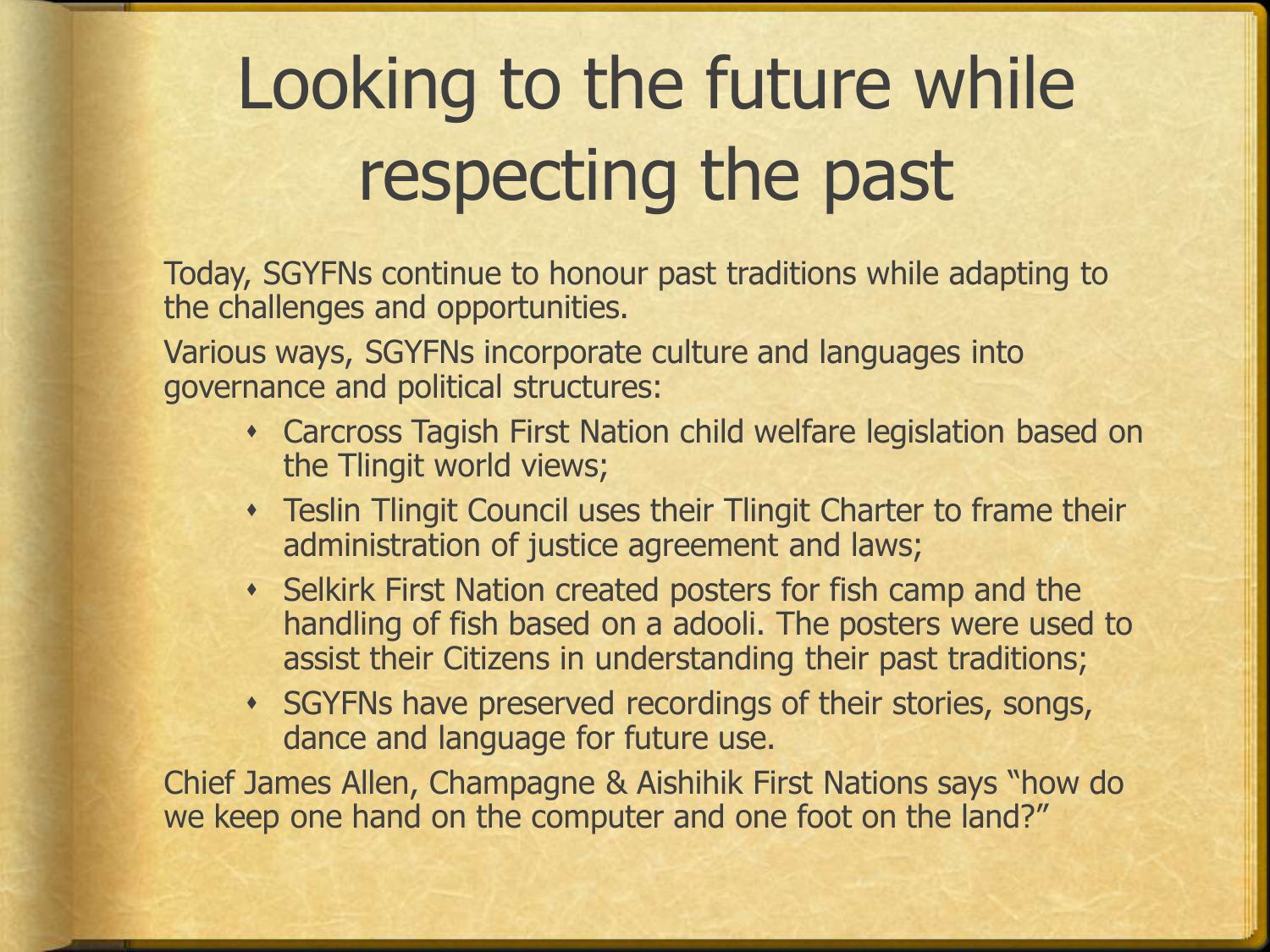### Implementation **Challenges**



Dave Joe is an early land claims negotiator who is able to articulate what he understood to be the vision of the early Chiefs and their hopes for a new kind of society when they presented "Together Today for Our Children Tomorrow." His role now, along with the other early negotiators, is "to facilitate and begin to put his own understanding of what he heard from the late Elijah Smith and others in terms of their dreams, their values." He is placed into their shoes, expressing what their dreams were.

"Its not enough to pass a law to occupy the field and ensure your law is paramount to those of both Yukon and Canada. You need the resources, the cash, the people to run those programs based upon the laws you draft. Both Canada and … Yukon are used to the fact that they've always controlled the purse strings." Dave Joe, 2012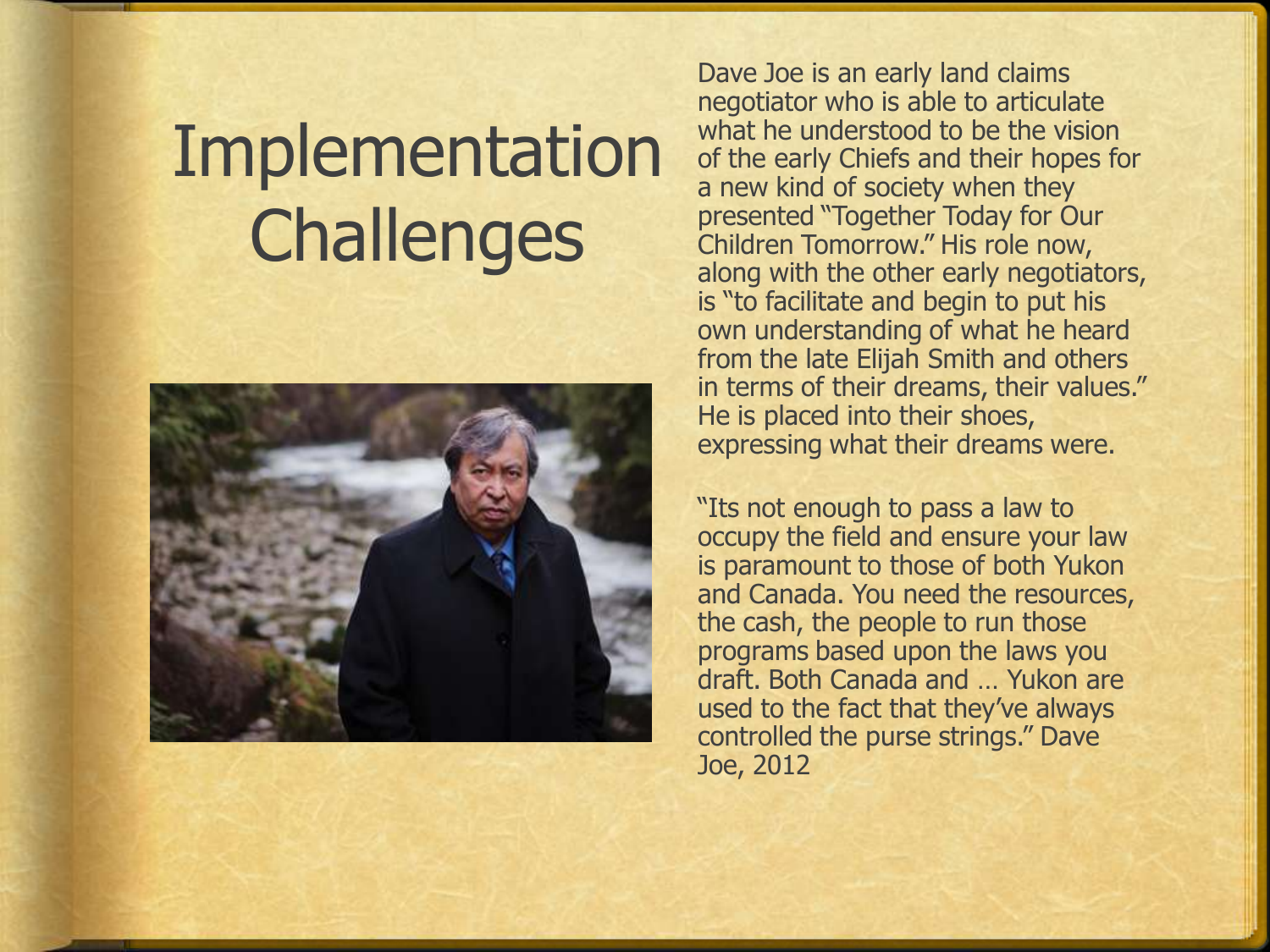## Implementation Issues

Federal, territorial and First Nations staff turnovers = lack of corporate knowledge

Chapter 28 of Final Agreement - dispute resolution process is not used adequately

Attempt to replace negotiated fiscal transfer agreements with fiscal harmonization initiative

Chapter 22 of Final Agreement – representative public service work force?

Lack of consultation and accommodation  $\rightarrow$  court cases

Land use planning  $\rightarrow$  Peel River Plan court case

Confusion over Status Indian lists and Beneficiary lists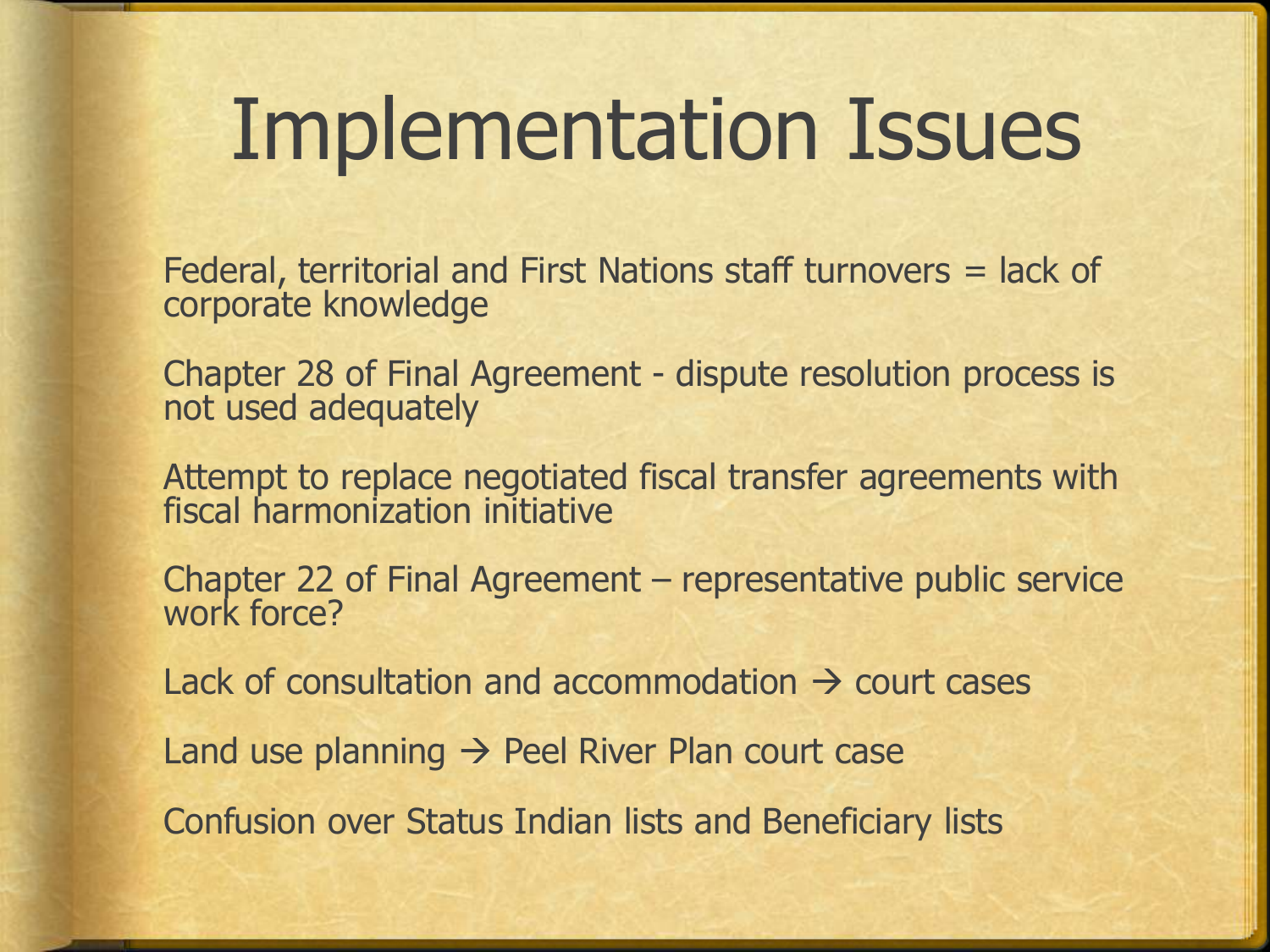

- Màhsi' choo (Gwich'in)
- Mä̀hsi' cho (Hän)
- Máhsin cho (Northern Tutchone)
- Tsin'jj choh (Upper Tanana)
- Sógá sénlá' (Kaska)
- Shä̀w níthän (Southern Tutchone)
- Gunałchîsh (Tłingit)
- Gùnèłchīsh (Tagish)
- Thank you & Merci